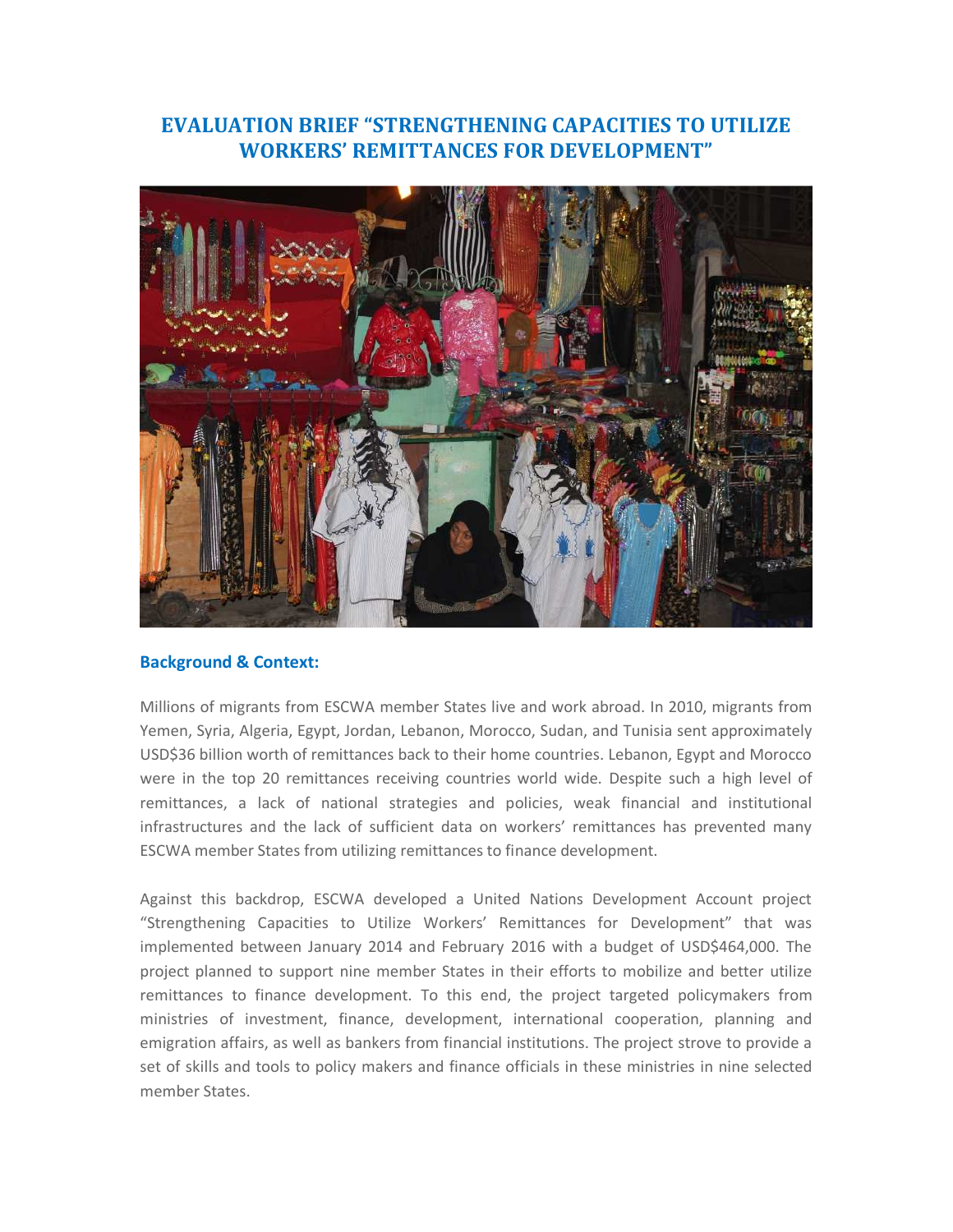## **Summary of the evaluation:**

The end of project evaluation assessed the achievements of the project, and determined key challenges, best practices, and lessons learned. The evaluation exercise was forward looking and based on four OECD-DAC criteria (relevance, effectiveness, efficiency and sustainability), with a view to contribute to ESCWA's future project implementation and strategic decision-making processes. The evaluation included a desk review of over 20 documents, observations of the project's final workshop, and interviews with over 20 stakeholders and participants, project partners and staff.

## **Key Results:**

The evaluation assessed the project's two-pronged approach to build the capacity of selected member State officials. It confirmed that the project first produced eleven national studies and conducted two sub-regional seminars to increase the knowledge base and enhance the understanding of policy makers of the positive impact of workers' remittances to finance development. The evaluation also determined that, secondly, the project team provided advisory services on remittances to member States, and organized nine national workshops and one sub-regional workshop to help member State officials acquire a set of skills and tools to develop national policies on remittances.

*"The topic of this project is highly relevant to our region, and there is not enough attention on the matter from national stakeholders and international development agencies" (member State official)* 

The evaluation found that the project over performed against its original outputs. Instead of the six studies that were planned, the project produced ten national studies and one technical paper proposing a new approach to mobilising migrants' savings. These studies offered a conceptual foundation and outlined policies and strategies to enhance the impact of worker's remittances in financing for development. These studies were then presented at six national and two regional workshops, where participants discussing findings and recommendations of these studies. Workshop participants, largely consisting of government officials and bankers, exchanged knowledge on common challenges and deliberated possible common solutions with policymakers and bankers from relevant institutions.

*"The studies of this project act as an excellent baseline for any future project concerned with remittances" (researcher)* 

The evaluation demonstrated that amid the political turmoil in the Arab region project participants nevertheless found the project relevant and effective to a large extent, providing a forum to work together on a common issues. Given the relevance of the project, Mauritania and